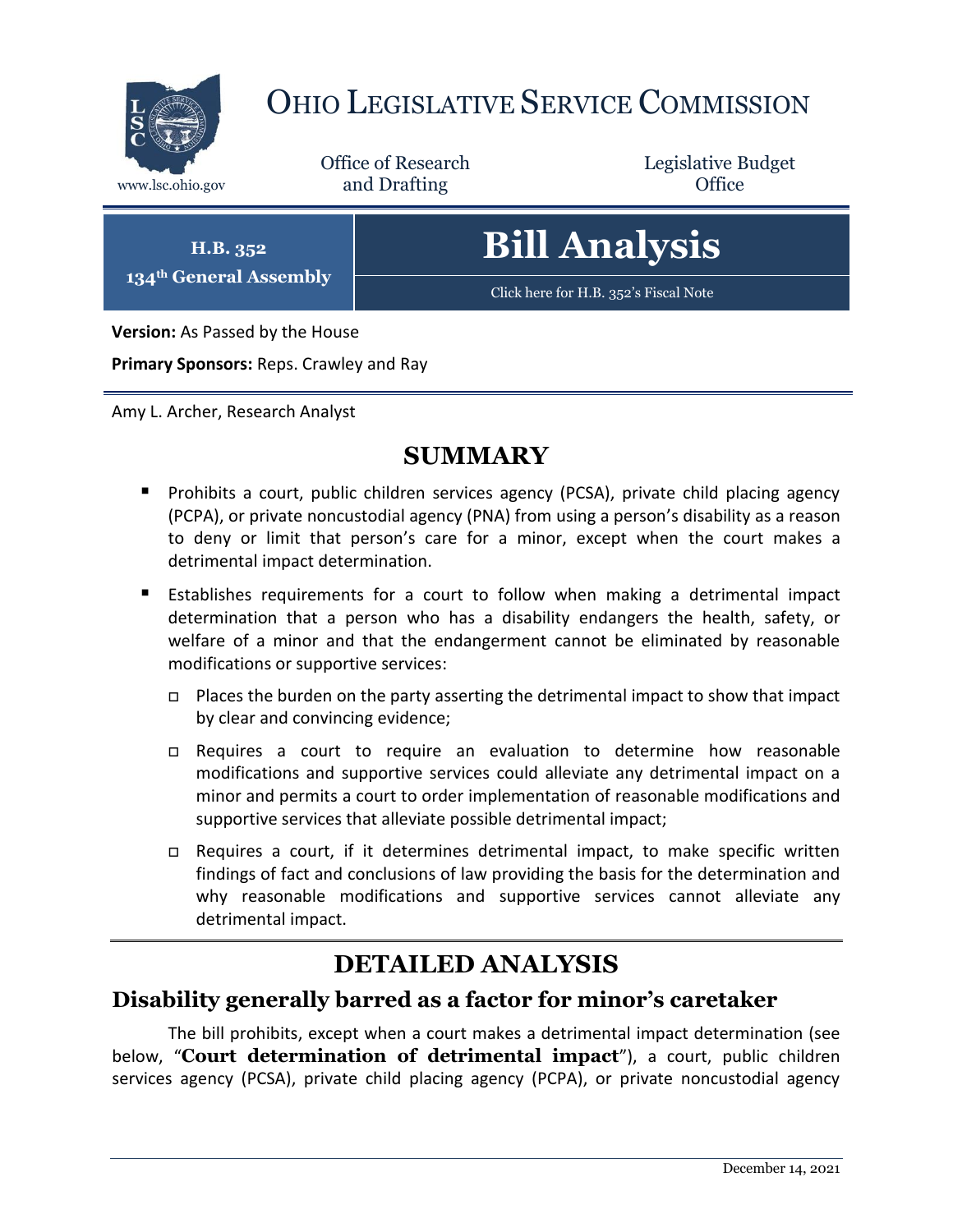(PNA) from denying or limiting a person from any of the following because the person has a disability:

- Exercising custody, parenting time, or visitation rights with a minor;
- Adopting a minor;
- Serving as a foster caregiver for a minor;
- Appointment as a guardian for a minor.<sup>1</sup>

Under the bill, "disability" has the same meaning as in the Americans with Disabilities Act of 1990. In that federal law, "disability" with respect to an individual means "(A) a physical or mental impairment that substantially limits one or more major life activities of such individual, (B) a record of such an impairment, or (C) being regarded as having such an impairment." A few examples of major life activities listed in the Act are: caring for oneself, performing manual tasks, seeing, hearing, walking, standing, speaking, communicating, working, and the operation of a major bodily function.<sup>2</sup>

#### **Court determination of detrimental impact**

The bill permits a court to determine that a person who has a disability has or could have a detrimental impact on a minor.<sup>3</sup>

#### **Detrimental impact determination process**

#### **Step 1: Assertion of detrimental impact**

A party may assert that a person who has a disability would have a detrimental impact on a minor. The burden is on the party asserting the detrimental impact to show, by clear and convincing evidence, that the person endangers the health, safety, or welfare of the minor and that endangerment cannot be eliminated by reasonable modifications or supportive services.<sup>4</sup>

"Clear and convincing evidence" has been defined as a degree of proof that is more than the usual "preponderance of the evidence" standard employed in most civil cases but less than the "beyond a reasonable doubt" standard required in criminal cases.<sup>5</sup> It is evidence that will produce in the mind of the trier of facts a firm belief or conviction as to the issues to be proved.<sup>6</sup>

 $\overline{a}$ 

<sup>1</sup> R.C. 2131.031.

 $2$  R.C. 2131.03; 42 United States Code 12102, not in the bill.

 $3$  R.C. 2131.032(A).

<sup>4</sup> R.C. 2131.032(A).

<sup>5</sup> *McLintock v. Sweitzer*, 138 Ohio St. 324, 327-28 (1941).

<sup>6</sup> *Cross v. Ledford*, 161 Ohio St. 469, 477 (1954).